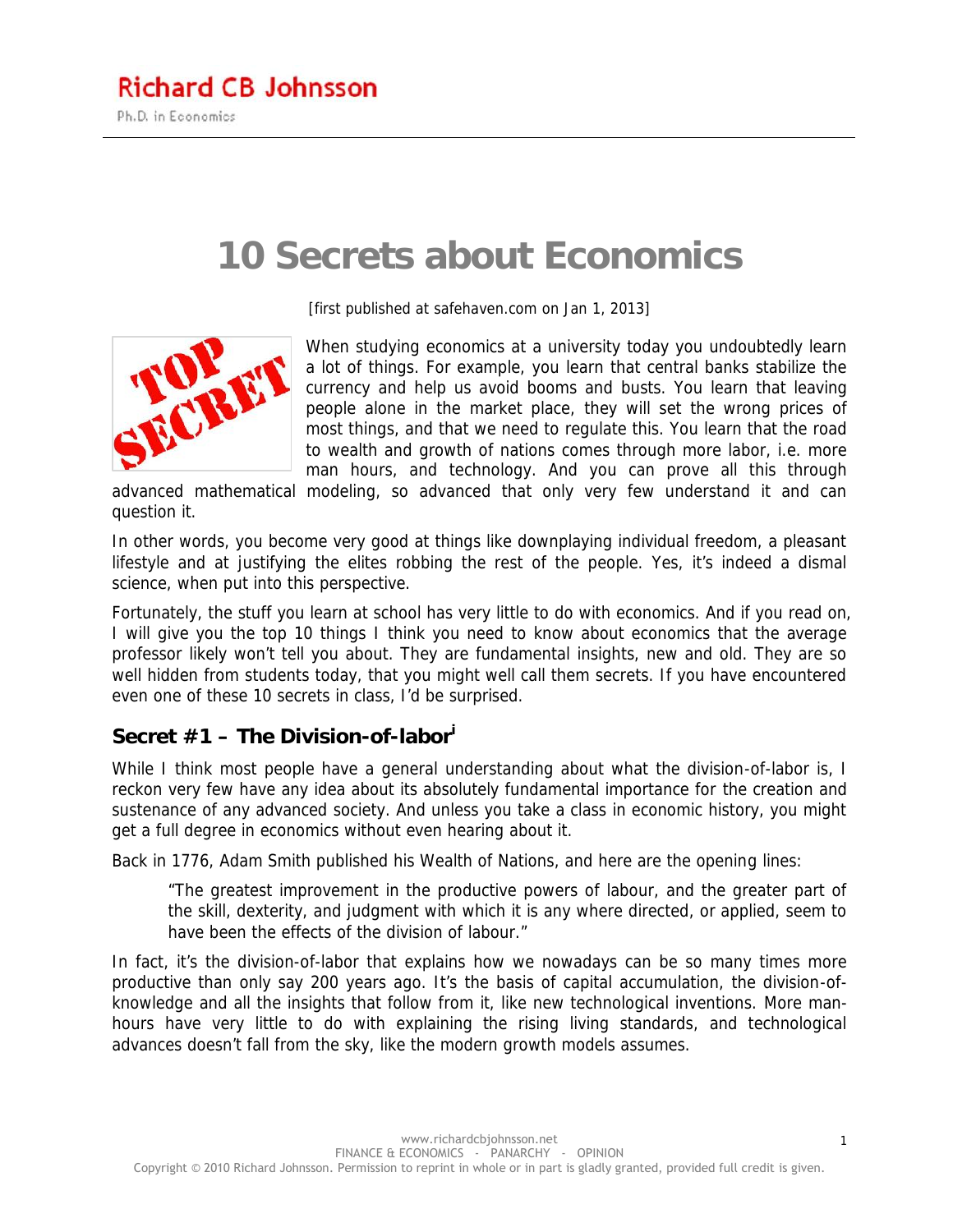# **Secret #2 – The law of comparative advantagesii**

Similarly, I think many people have a general understanding about what the law of comparative advantages is, although they might be gravely mistaken about what it really tells us. Most people likely think that this law says that a country should specialize in an area that they are best at.

In his book Principles of Political Economy and Taxation from 1817, David Ricardo outlined the principle of comparative advantages by means of an example involving two countries, England and Portugal. In Portugal they could produce a certain amount of both wine and clothes faster than in England and, hence, the Portuguese had absolute advantages in both these areas of production. In other words, one might conclude that international division-of-labor should be arranged according to what you're best at. This idea implies that a country that is best at nothing will be run over by the more productive, a very common notion today.

However, Ricardo showed that it was in the interest of both countries, i.e. also the more productive Portuguese, to specialize in one area and trade their goods with the other party. In this case the countries specialize in the production where they have a comparative advantage. Hence, even if a country had no absolute advantages, there would still be room for this less productive country. Most people that have studied some economics likely remember this law when asked about it. But few academics seem to have read the sources of the idea, including the famous **Paul Krugman** (look, no reference to Ricardo in his reading list).

However, what is perhaps less well known is that this is also true for the division of labor at all other levels of society, as Ludwig von Mises emphasized. In fact, all trade, international as well as domestic, stems from the same source – the comparative advantage of the individual. The comparative advantage of the individual then lends itself to groups of people, companies, regions and countries. It is these that make it worthwhile for people to cooperate and divide labor at all on any larger scale. The law guarantees that there will be room for everybody. The comparative advantages could thus be seen as the glue of society.

Hence, when people are left free to specialize in the things they seem to be best at relative others, the division-of-labor flourishes and there's room for everyone. As Mises pointed out, "it makes friends out of enemies, peace out of war, society out of individuals." Absent this knowledge, it should come as no surprise that people sees potential friends as enemies, makes war out of peace and sees freely cooperating individuals as threats to society.

## **Secret #3 – Marxian exploitation**iii

Well, even if people did appreciate the division-of-labor and the comparative advantage, people would still be alienated and, worse, exploited. You see, some people would soon come and take the wages of the laboring people, or in the common lingo, the capitalist would exploit the workers, profiteering on the backs of the ordinary citizens. Or so we are led to believe.

There have been many attempts at falsifying this Marxian exploitation theory, and the perhaps best known is Eugen von Böhm-Bawerks attempt, in his Karl Marx and the Close of His System.

However, there's a much more powerful rebuttal of the Marxian exploitation theory, as suggested by George Reisman. He points out, that in a world without the capitalist, the income people earn aren't wages, but profits. If I grow flowers in my garden and then sell them at the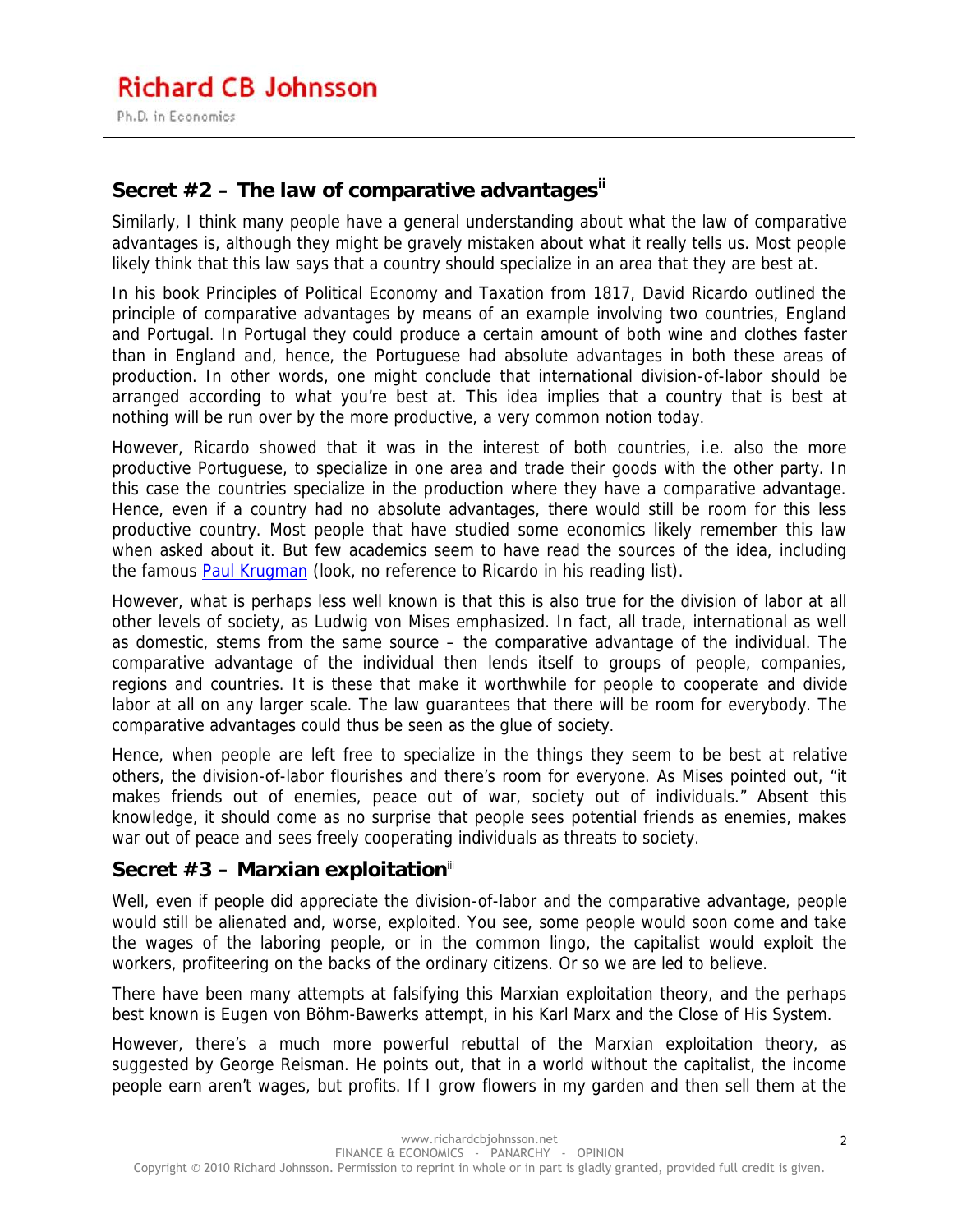local fair, my income is 100% sales revenue, and since my money outlays are likely zero, the revenue turns into 100% profits. Hence, profits are the primary form of income, not wages. It is only when capitalists enter the scene that people are able to work for wages.

In other words, if I hire somebody to take care of my flowers, I pay them out of past sales revenue and profits, i.e. out of my savings (often referred to as the wage fund). Thus, the interests of the capitalists and the wage earners are complimentary rather than exploitative. My employee might be happy I offer them a chance to work for wages, believe it or not.

I take it this completely explodes the Marxian exploitation theory, and the labor theory of value as well. My Marxist economics professor didn't speak to me for months after I told him about this, and I take that as a kind of confirmation as well.

#### **Secret #4 – Economic calculation**iv

I suppose most people think economic calculation is a necessary evil imposed by the tax collectors. But we don't do calculation solely or not even originally because we want to declare our taxes. Calculation is nothing new and is of far greater importance. We do the calculation also because we need to be able to calculate profit and loss (p/l) and have such calculations guide us on how to act. People that have studied business administration, accounting or are running a business might know that economic calculation is a central part of running a business.

And as it happens, profit and loss (p/l) calculations are of extreme importance to the existence of any advanced society at all. You cannot aggregate and compare costs of various inputs if you don't have the cost amounts. 'Price x quantity  $=$  cost' and such cost amounts are comparable even if the prices and quantities refer to such different things as nails, labor or whatever. But you cannot simply set the prices arbitrarily; this requires prices that are allowed to change according to both the circumstances and the needs of the individuals involved.

Through such a decentralized system of freely adjustable prices and p/l calculations, the society as a whole coordinates all the plans of all participating individuals. Without freely adjustable prices and p/l calculations, planning and coordination is hampered.

Without any pricing at all, p/l calculations and planning becomes almost impossible, as experienced in every place and field where freely adjustable prices have been abolished. Any attempts at central planning are totally dependent on the planning of individuals and their decentralized coordination.

This is why the Chinese government can make such massive central planning nowadays but not 30 years ago. Today a billion Chinese are making their own p/l calculations and bargain as much as they can, thereby making everyone far better off (most also pay little or no taxes), while that was a clear no-no 30 years ago.

Central planning means chaos and in practice no advanced planning is possible at all if freely adjustable prices are abolished and hence the individual p/l calculations are made impossible. Thus, the importance of good economic calculation goes far beyond simple tax declarations and business accounting.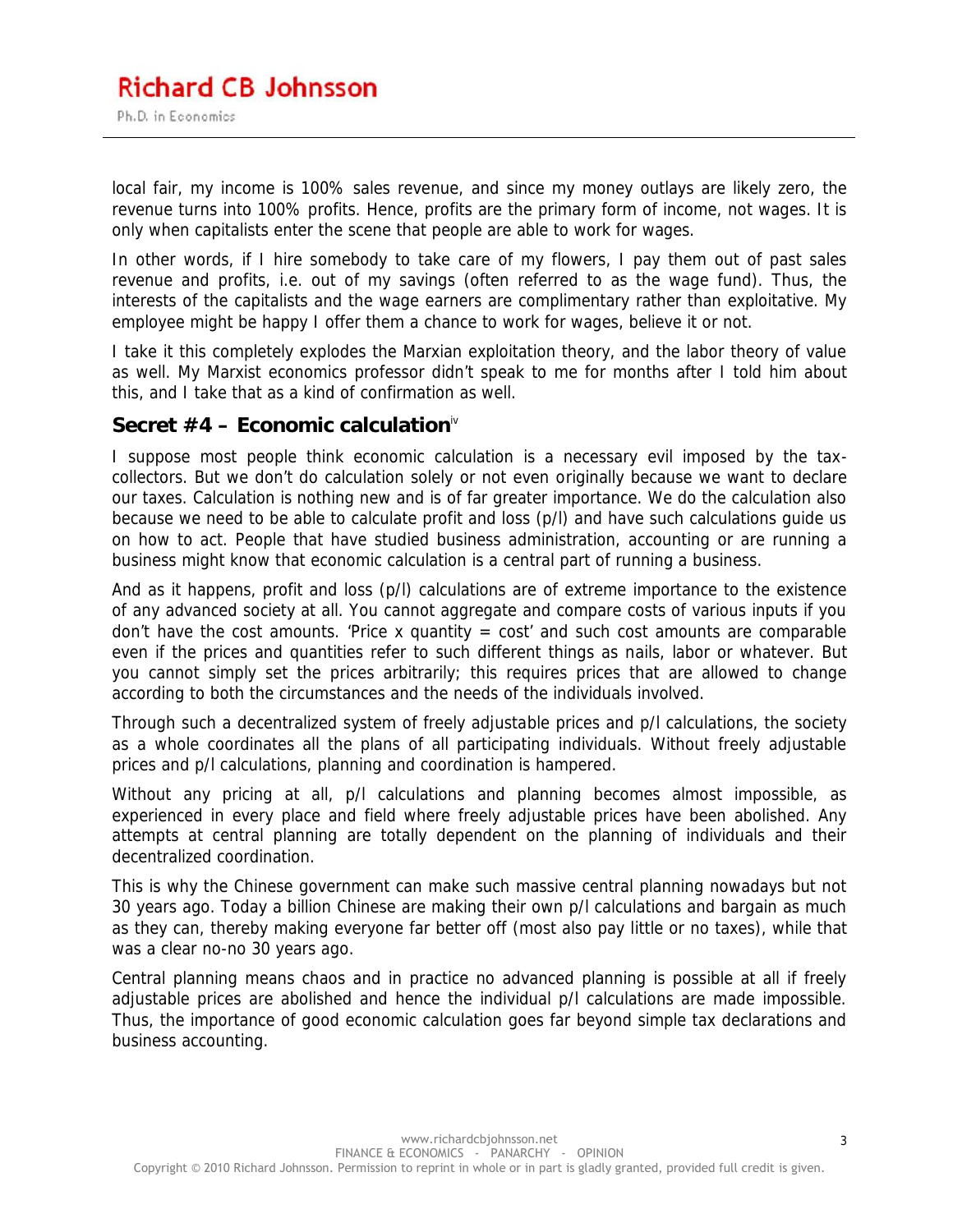There's however one unit-of-account that serves especially well because of its stability. Let me show this by another simple example; 2,000 years ago, in 1st century AD Rome, a secretary earned 15 denarii, a lecturer 12 and a messenger 9 denarii per month. Translating this into current USD, we end up with yearly incomes of about USD33,000, USD26000 and USD20,000. This is astonishingly similar to what the wages for these kinds of jobs are today in the US (I found typical numbers of USD32,000, USD28,000 and USD20,000 when googling secretary, teacher and mail delivery).

#### **Secret #5 – Proper Accounting**<sup>v</sup>

After realizing the importance of economic calculation, the next step is to see what unit-of account to use and what accounting principles that is suitable for maintaining the books.

When it comes to the unit-of-account, it's something that's definitely not discussed in the standard economics text books. The closest thing area topics like currency unions and inflation, but also in relation to this, the discussion is completely bogus; what fiat currency monopolies could be united into greater monopolies or how much price inflation is optimal, i.e. the topics are all about the scope of wrongfulness and the speed of it.

Selecting a unit-of-account is extremely important. The characteristics of your choice, good or bad, will directly and to 100% transfer straight into your accounting. The standard choice is the local national fiat currency, and while people can see that it fluctuates in relation to other fiat currencies, most people reason that as long as they don't deal with foreign currencies, it's not a big deal. They might go on overseas holiday once a year, and that's about as important it is, they reckon.

Wrong! Even if we had a global monopoly fiat currency, so we didn't have to bother about exchanges rates at all – the wet dream of the elites – such money wouldn't be a very good unit of-account. Apart from currency swings, there's also continuous inflation and occasional deflation. Even a small target of say 2% consumer goods price inflation translates into 64% inflation in a generation and 442% in a lifetime (75 years). And yes, that's the lower end of the monopolists' targets. Normally, they can't keep their hands off the goodies for long, so normally the price inflation is much higher.

And then someone is surely destined to be the first to get the hands on all the new monopolist money that's created (through QE's, bailouts, etc), like manna from heaven. And it's surely not the average Joe that gets it first.

All such crappy characteristics of the unit-of-account hits your accounting to 100%.

And on top of this, the accounting principles you choose will also affect your accounting and decision-making to 100%. So you would like to have some principles that help you to avoid over estimating your assets and under-estimating your liabilities. Unfortunately, in this age where cooking the books is standard procedure of all governments, they are forcing us to do our tax reporting according to principles that basically will make you over-estimate your assets and under-estimate your liabilities. And this makes your accounting suck.

So selecting a unit-of-account and accounting principles definitely requires some serious thinking.

4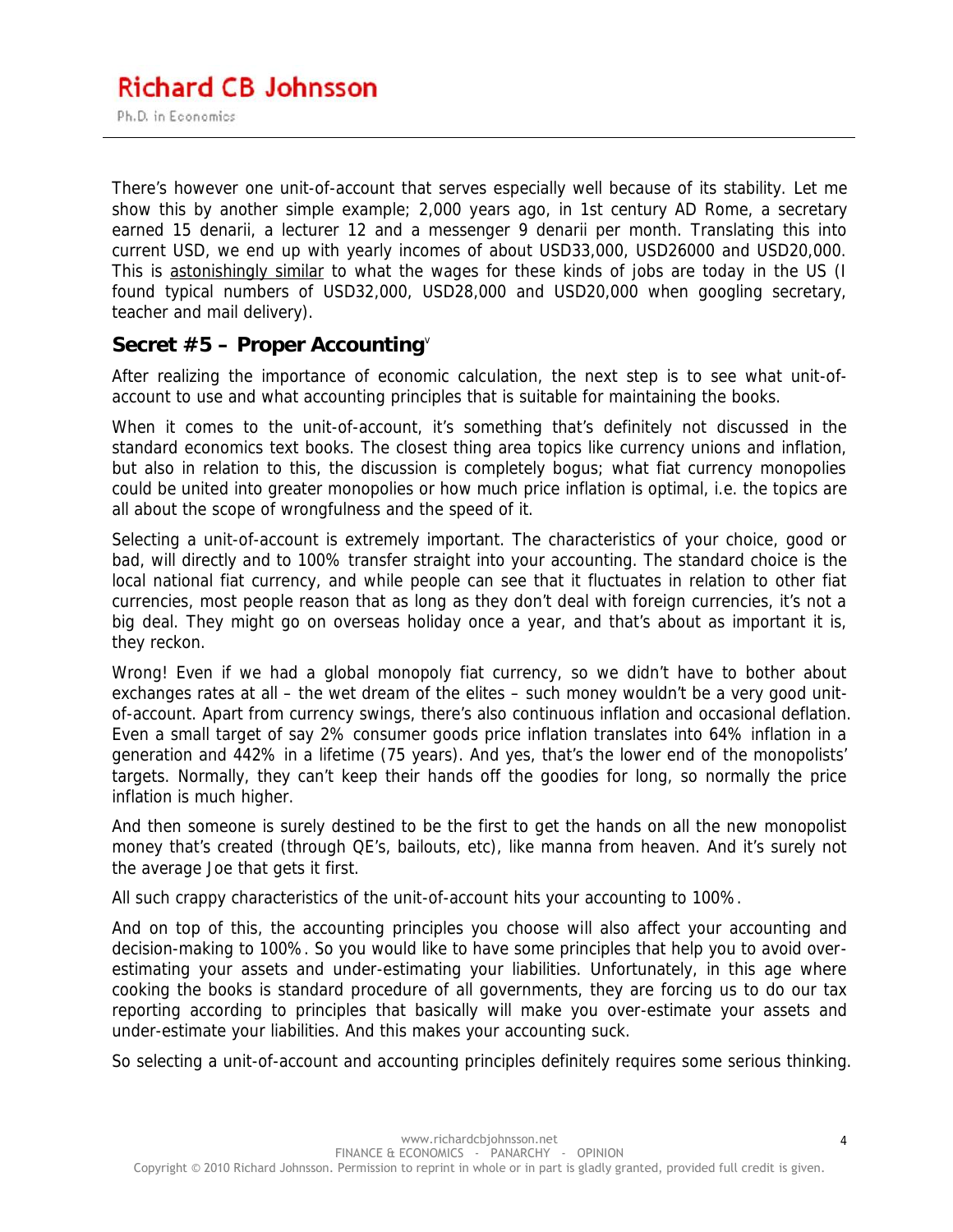## **Secret #6 – National Accounting**vi

One of the major flaws of our time is the reliance on GDP as a measure of gross output or income. One basic reason for this is the fact that the term labeled 'gross investment' that's included in GDP consists of two terms, 'gross investments in fixed assets' and 'net investments in inventories'. Yes, believe it or not, the measure almost everyone uses includes such an obvious fallacy as a mix of net and gross terms.

So what would it look like if both investment terms were on a gross basis, i.e. if we would have gross investments in fixed assets and gross investments in inventories? George Reisman has termed the sum of gross investments in fixed assets and gross investments in inventories 'Productive Expenditure' (B), and his measure Gross Domestic Revenue would then simply be  $GDR = C + B + G$ , instead of the ordinary  $GDP = C + I + G$ .

I covered all of this in a piece called The Grossly Problematic Gross Domestic Product, so I won't go into more detail here. But it's so important, you better check it out.

#### **Secret #7 – Sources of overall profits**vii

One of the greater questions of all times in economics is where overall profits come from. We have already noted that they aren't deducted from wages, but precede wages. But what then are the sources of overall profits? How come revenues tend to exceed costs on aggregate?

There have been many, many attempts at explaining this, and the best answer is again provided by George Reisman. He calls the two main sources 'Net Consumption' and 'Net Investment' and to explain them is basically an accounting exercise.

We start with Net Consumption. Let's assume that this holds for any particular year:

| <b>Business revenue:</b>                   |     | Source:                                               |
|--------------------------------------------|-----|-------------------------------------------------------|
| 1. sales of capital goods to businesses    |     | $=$ 1. the money spent on capital goods by businesses |
| 2. sales of consumer goods to wage earners |     | $=$ 2. the money spent on wages by businesses         |
| 3. sales of goods to the government        | $=$ | 3. tax payments to the government                     |
| Sales revenue 1-3                          |     | <b>Costs 1-3</b>                                      |

We then have no profits, since sales revenue equals costs. But we also have to take into account that people also earn non-wage income, like dividends, and also spend this. However, while this brings in sales revenue to the businesses, dividends aren't a cost to them at the other end. Hence, this amount forms one source of overall profits and is what Reisman calls Net Consumption.

We then have Net Investment. So far we have treated the business income to be equal to business costs, except for the addition of the Net Consumption, in a given year. This means that there is no periodization at all. But businesses do invest and they do divest in fixed assets and inventories, also on aggregate. This means that such amounts of investment also adds or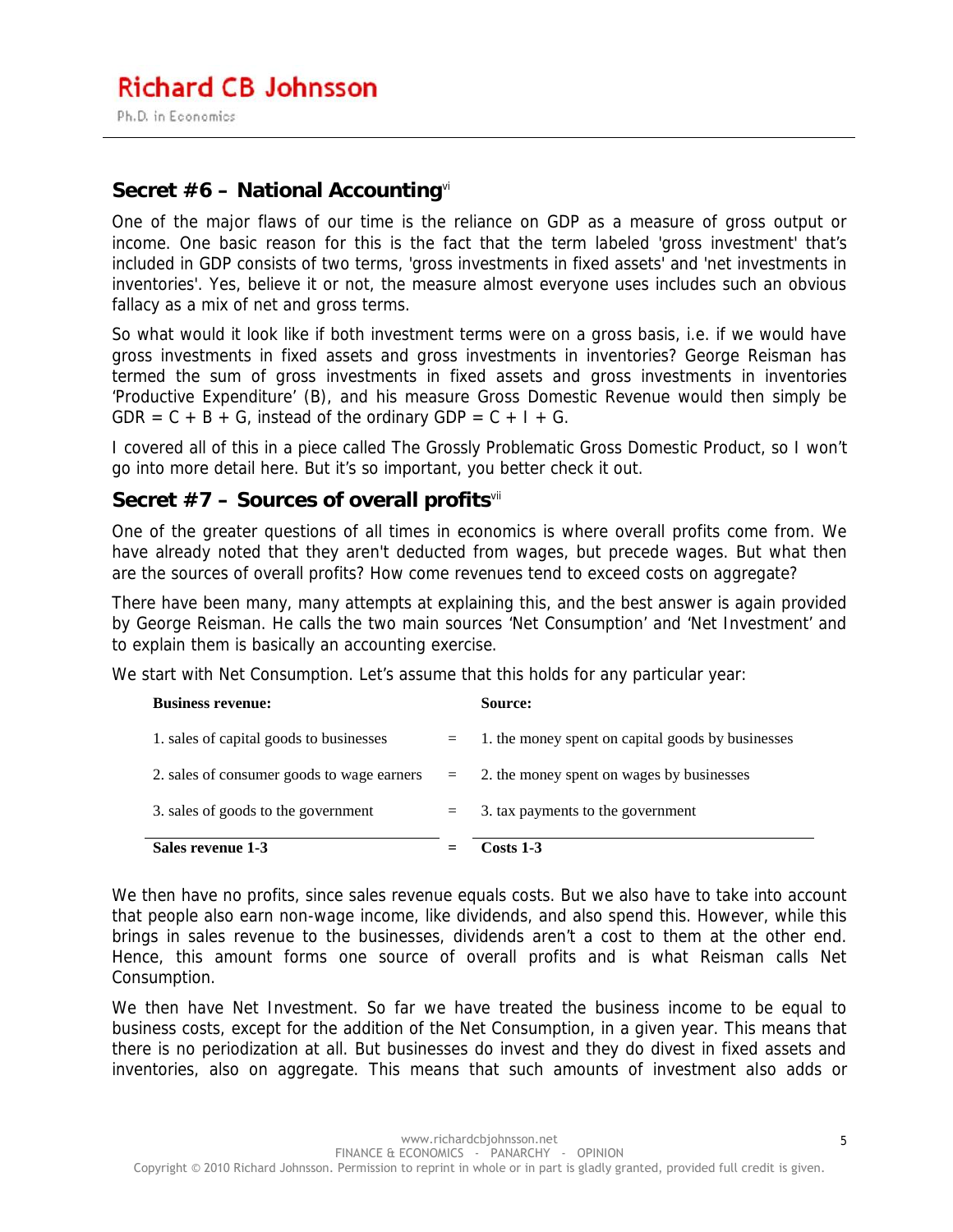subtracts to the overall profits. Reisman calls this amount Net Investment, and it tends to be positive over time as the money supply and money spent expands.

There's no room here to dig deeper into the Net Consumption and Net Investment theory of George Reisman, but it's one of the freshest theories I've encountered, and by far the one best rooted in reality. And it's definitely still one of the greatest secrets of economics.

#### **Secret #8 – Interest rate vs discount rate**viii

One of the major confusions in modern economics is to equate the interest rate with the discount rate. It seems very few economists today make this distinction, although the terms both still remain.

Interest is the sum of money you pay in order to borrow money. The relation between the amount of interest and the amount borrowed is called the interest rate.

Discount is the sum of money that you don't pay for something. For example, if I pay \$95 for something that normally is \$100, the discount is \$5. The relation between the amount of discount and the usual amount is called the discount rate.

Clearly, the interest rate and the discount rate aren't the same thing. Furthermore, the origins of these two rates are completely different. The origin of the interest rate is the propensity to save and it varies inversely with this propensity. By contrast, the origin of the discount rate is the propensity to consume and it varies inversely with this propensity. Hence, the saver is the important character when it comes to the interest rate, while the consumer is the important character when it comes to the discount rate.

Clearly, treating the interest and discount rates as equal must have consequences. Afterall, discounting is an important thing also today, but just equating the discount rate with the interest rate is hazardous. Are you aware of the hazards?

#### **Secret #9 – Price determination**ix

Another big issue in economics is how prices are determined. Is it cost of production or utility, marginal cost or marginal utility? The by far best writings on this topic have originally been provided by Carl Menger and Eugen von Böhm-Bawerk. Menger was the founder of the so-called Austrian School of Economics and also of the theory of marginal utility, a theory he published independently the same year 1871 as Walras and Jevons.

The basic idea is two or more buyers on the one side, and two or more sellers on the other side. The buyers tend to bid up prices towards their individual perceived utilities (objective or subjective) as they compete at getting the good or service at hand, while the sellers tends to bid down the price towards their cost for the good or service. Since it's not the average seller or buyer that finally determines the price, but rather the people acting on the margin, we can refer to these buyer and sellers as marginal pairs and note that it's the marginal utility and marginal cost that's involved, not the averages.

Now, if there is only one buyer there might be very little of bidding up the price, and if there's only one seller, there might be very little of bidding down the price. In most real-life situations there often is an element of buyer or seller power influencing the price determination.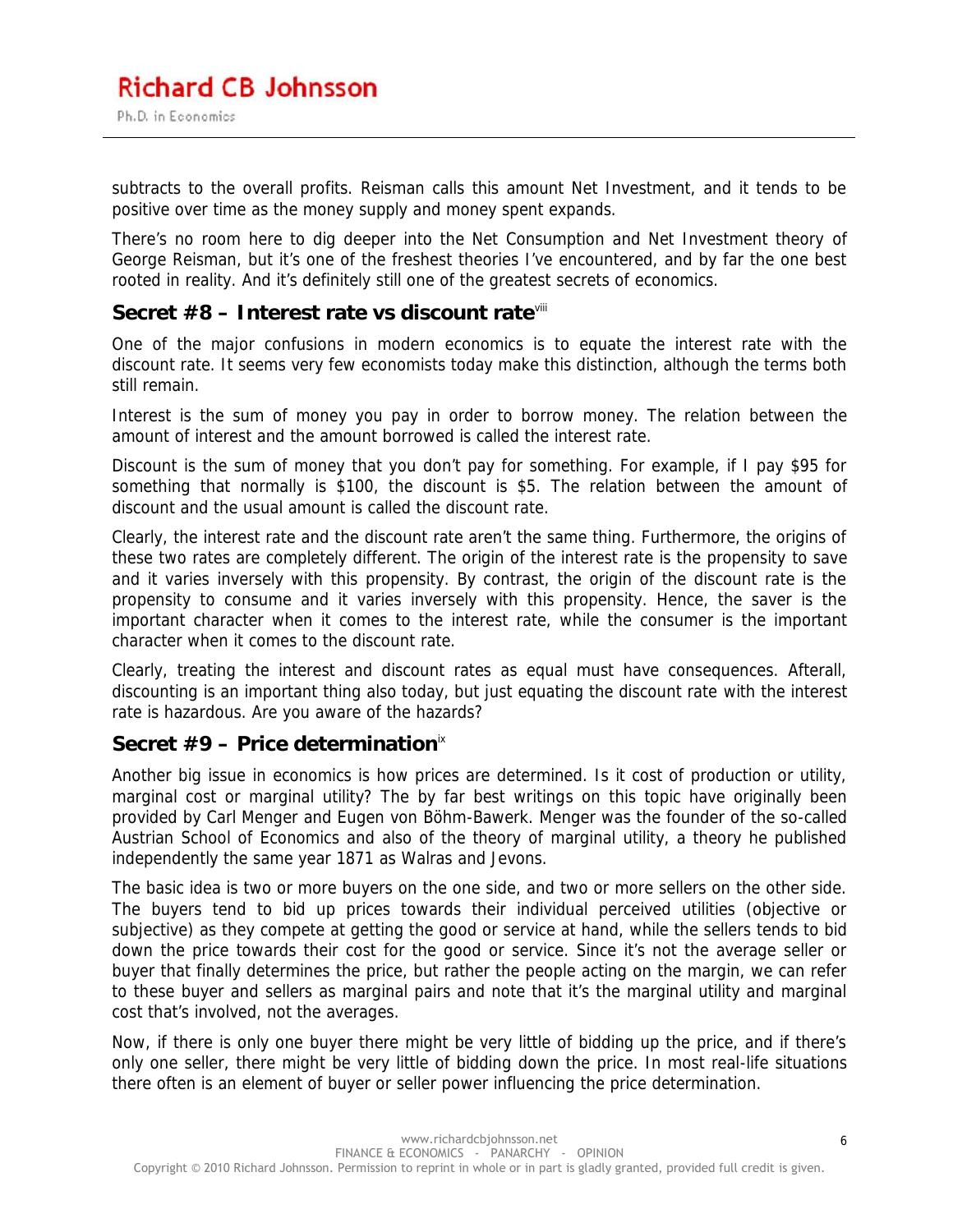# **Richard CB Johnsson** Ph.D. in Economics

One thing that I think few people can answer is how the (marginal) cost itself is determined. This is where Eugen von Böhm-Bawerk enters the picture. He wrote extensively on this, and it's very clear and easy to follow. In his essay Value, Cost, and Marginal Utility, he has a chapter called 'Which Is "More Ultimate," Costs or Marginal Utility?' that deals with this. The basic idea is that the marginal utility of a good or service to the seller also affects whether the price is bid down by sellers. The raw materials etc involved often have an alternative use that also plays a role in this. For example, we cannot drive a car without a steering wheel, so the utility of the steering wheel must make the price of it very high, right? Not really, since the marginal utility of the seller of steering wheels of this particular marginal steering wheel is very low. The seller likely has thousands of it, and perhaps even wouldn't miss it if it was stolen or lost from inventories. However, the seller isn't prepared to sell it at the price of zero, since he has bought inputs like plastics to make it. So how much is this plastic worth? Well, it depends on all the other potential uses of such plastics and the marginal pairs involved in determining the price of the marginal potential other uses. In practice, the seller of steering wheels often just takes the price of plastics for granted and puts the price at the marginal cost plus a mark-up to earn something. Nevertheless, there's more to it than meets the eye, as Böhm-Bawerk explains to us so well.

It should be noted, that there's very little about this in standard text books about economics. But understanding marginal pairs is important for many reasons, like for example bid-ask-spreads when trading stocks.

## **Secret #10 – Real bills & clearing**<sup>x</sup>

The last major secret (of this list) hidden from modern day students is Adam Smith's real bills doctrine and the importance of bills clearing. The easiest way to understand the importance of the bill market is to "merely assume that EVERYTHING IS FIRST PAID FOR WITH BILLS," as German economist Heinrich Rittershausen put it. When a business pays for its supplies, it accepts a bill from the supplier. This bill is an IOU and it's an asset to the supplier and a liability to the buyer.

Thus, the buyer doesn't pay with cash but by an IOU. When the IOU is due for payment, the standard is that cash is handed over to the supplier. But there are other things that can happen as well. For example, the bill could be paid through clearing, something not that common nowadays, but still a procedure as old as money. Nowadays, EVER since the international bill market was officially ruined hundred years ago, it's mostly major banks and such that can benefit from clearing. The rest of us have to rely on cash to pay our IOU's.

We should also note that the supplier can sell his bills to others. For example, if the supplier has an IOU of \$1,000 that's due for payment in say 30 days from now, it might be possible that others might be willing to buy this asset. But since the payment is 30 days away and not 100% certain, the buyer of such a bill likely wouldn't pay \$1,000 for it, but something less. This means the bill is discounted.

The general rate at which bills like this are discounted was called the discount rate. The bills market was a highly liquid market and a chance for businesses with a need for cash to sell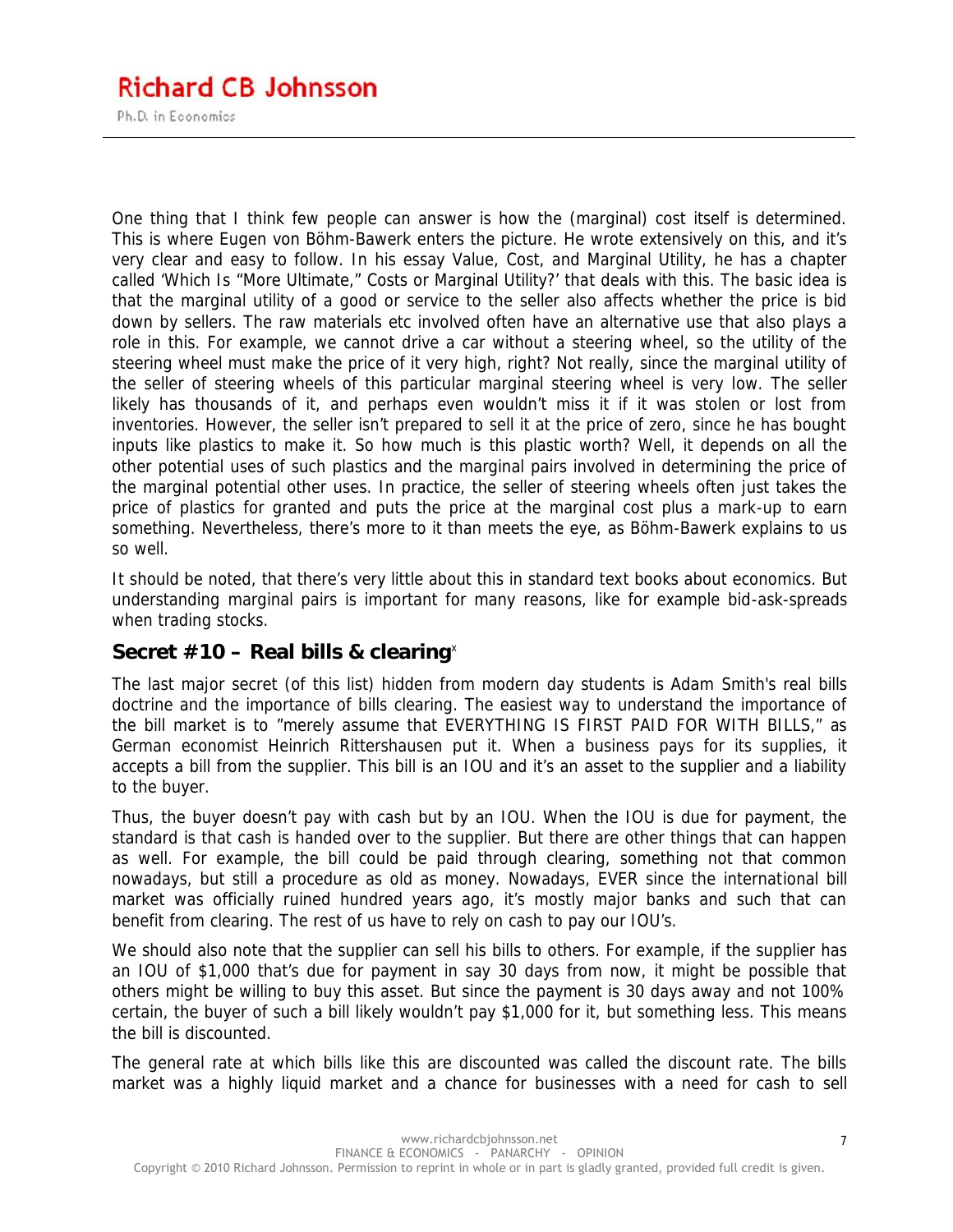assets (the IOU's) or for businesses with too much cash at hand to buy IOU's and instead earn something (since 30 days later they would get paid a slightly higher amount).

The discounting used to be the major business of banks and the main source for the creation of bank notes. Besides real money, like gold and silver, the discounted bills were the safest and most liquid asset banks could have on their balance sheet. In fact, if we look at old banking laws, like the German banking act of 1873, we see the importance of discounted bills:

"The bank is obliged to keep a reserve of at least 33 1/3 per cent of the total amount of its outstanding notes in German currency, imperial treasury notes, gold bullion, or foreign coins, the pound fine calculated at 1,392 marks; and the balance in discounted bills, which mature in three months, and which are indorsed by three, and in exceptional cases by two, persons known to be solvent."

We do still have clearing, and factoring businesses are daily discounting bills, but I believe few economists today have any idea whatsoever about the importance of real bills and clearing. I suppose they haven't read Adam Smith.

#### **Summary**

To sum up, these are secrets I suggest you learn more about:

- Secret #1 The Division-of-labor
- Secret #2 The law of comparative advantages
- Secret #3 Marxian exploitation
- Secret #4 Economic calculation
- Secret #5 Proper Accounting
- Secret #6 National Accounting
- Secret #7 Sources of overall profits and interest
- Secret #8 Interest rate vs discount rate
- Secret #9 Price determination
- Secret #10 Real bills & clearing

I hope this list of secrets has been useful to you. It doesn't take a lot to know more about economics than the average Nobel laureates (see the endnotes below). That's the sad state of modern economics, mostly reduced to an orgy of quasi-advanced mathematics and the complete absence of basic things like cause and effect.

Why not seize this opportunity to become the shining star?